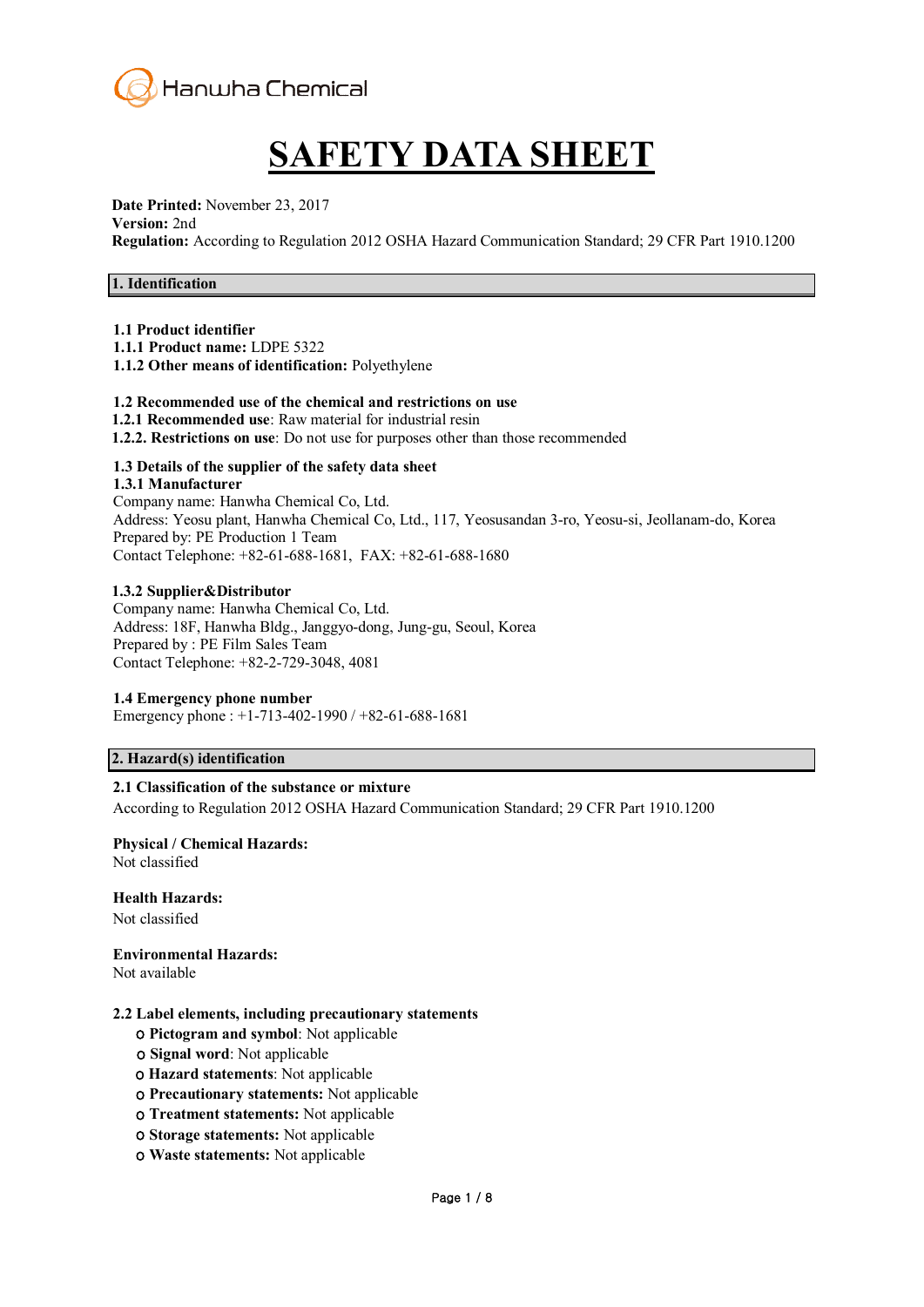

# **2.3 Other hazard information not included in hazard classification (NFPA)**



# **3. Composition/information on ingredients**

| Component    | Common name and synonyms | CAS No.   | $\frac{1}{2}$<br>$\circ$ onc. |
|--------------|--------------------------|-----------|-------------------------------|
| Polyethylene | Ethylene polymers        | 9002-88-4 | $\geq 99.5$                   |

#### **4. First-aid measures**

#### **4.1 Description of first aid measures**

#### **Eye contact**

- In case of contact with substance, immediately flush eyes with running water at least 20 minutes.
- Get immediate medical advice/attention.

#### **Skin contact**

- In case of contact with substance, immediately flush skin with running water at least 20 minutes.
- Remove and isolate contaminated clothing and shoes.
- Get immediate medical advice/attention.

#### **Inhalation**

- Specific medical treatment is urgent.
- Move victim to fresh air.
- Give artificial respiration if victim is not breathing.
- Administer oxygen if breathing is difficult.

#### **Ingestion**

- Do not let him/her eat anything, if unconscious.
- Get immediate medical advice/attention.

#### **4.2 Most important symptoms and effects, both acute and delayed**

- None known

#### **4.3 Indication of immediate medical attention and notes for physician**

- Ensure that medical personnel are aware of the material(s) involved and take precautions to protect themselves.

# **5. Fire-fighting measures**

#### **5.1 Extinguishing media**

- **- Suitable extinguishing media:** Use, dry fire extinguisher, alcohol foam, water spray, CO2, when fighting fires involving this material.
- **- Unsuitable extinguishing media**: High Pressure Water Jet

#### **5.2 Specific hazards arising from the chemical**

- May be ignited by heat, sparks or flames.
- Containers may explode when heated.
- Some of these materials may burn, but none ignite readily.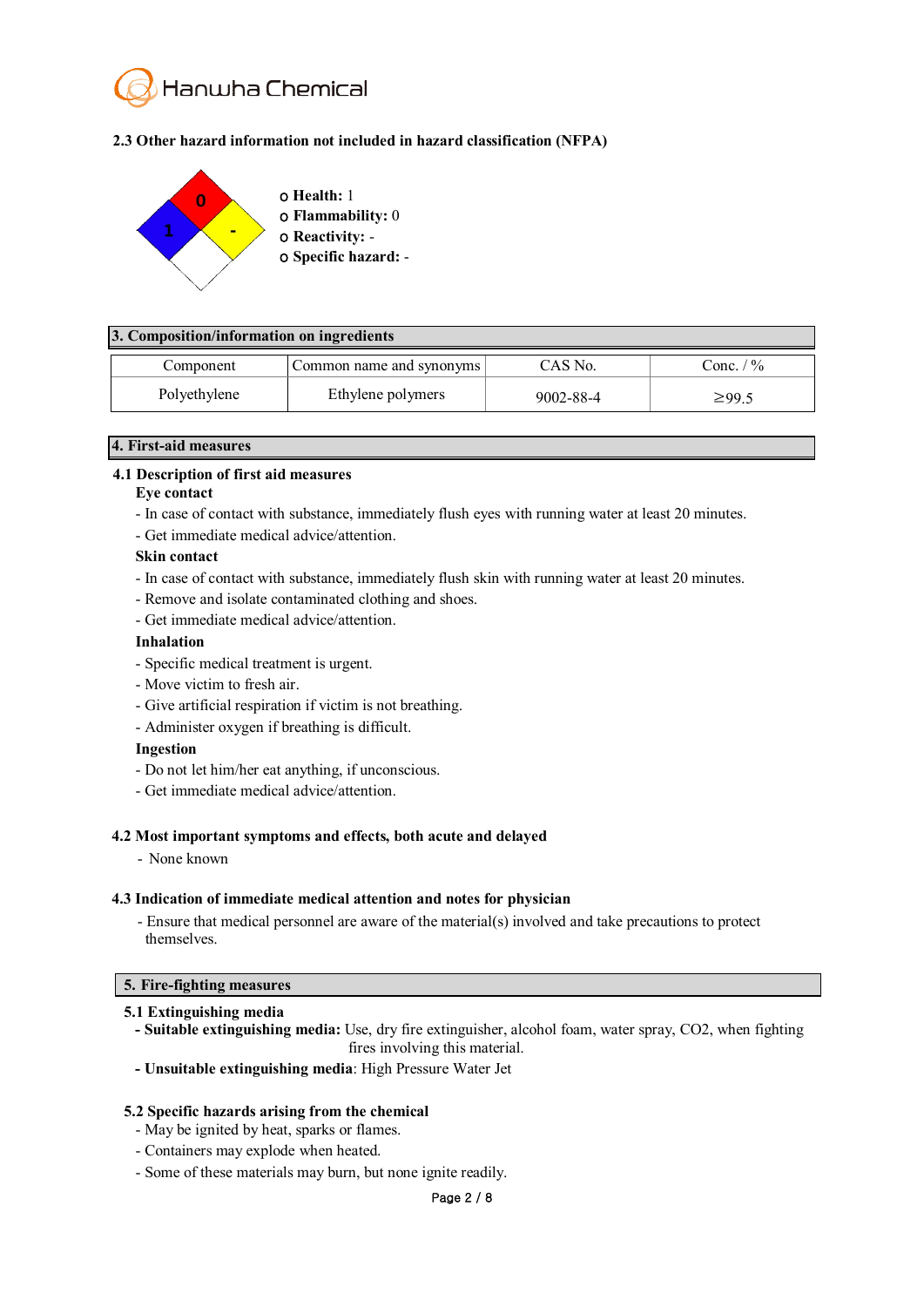

- Fire will produce irritating and/or toxic gases.
- If inhaled, may be harmful.

# **5.3 Special protective equipment and precautions for fire-fighters**

- Move containers from fire area if you can do it without risk.
- Some may be transported hot.
- Runoff from fire control may cause pollution.
- Contact with substance may cause severe burns to skin and eyes.
- Dike fire-control water for later disposal; do not scatter the material.
- Fire involving Tanks; Cool containers with flooding quantities of water until well after fire is out.
- Fire involving Tanks; Withdraw immediately in case of rising sound from venting safety devices or discoloration of tank.
- Fire involving Tanks; Always stay away from tanks engulfed in fire.

# **6. Accidental release measures**

#### **6.1 Personal precautions, protective equipment and emergency procedures**

- Eliminate all ignition sources.
- Stop leak if you can do it without risk.
- Ventilate the area.
- Do not touch or walk through spilled material.
- Powder Spill; Cover powder spill with plastic sheet or tarp to minimize spreading and keep powder dry.
- Prevent dust cloud.

#### **6.2 Environmental precautions**

- Prevent entry into waterways, sewers, basements of confined areas.

#### **6.3 Methods and materials for containment and cleaning up**

- Small Spill; Flush area with flooding quantities of water. And take up with sand or other non-combustible absorbent material and place into containers for later disposal.
- Large Spill; Dike far ahead of liquid spill for later disposal.
- With clean shovel place material into clean, dry container and cover loosely; move containers from spill area.

#### **7. Handling and storage**

# **7.1 Precautions for safe handling**

- Wash your hands thoroughly after handling.
- Please work with reference to engineering controls and personal protective equipment.
- Be careful to high temperature.

# **7.2 Conditions for safe storage, including any incompatibilities**

- Store in a closed container.
- Store in cool and dry place.
- Please note that there are materials and conditions to avoid.

# **8. Exposure controls/personal protection**

**8.1 Occupational Exposure limits**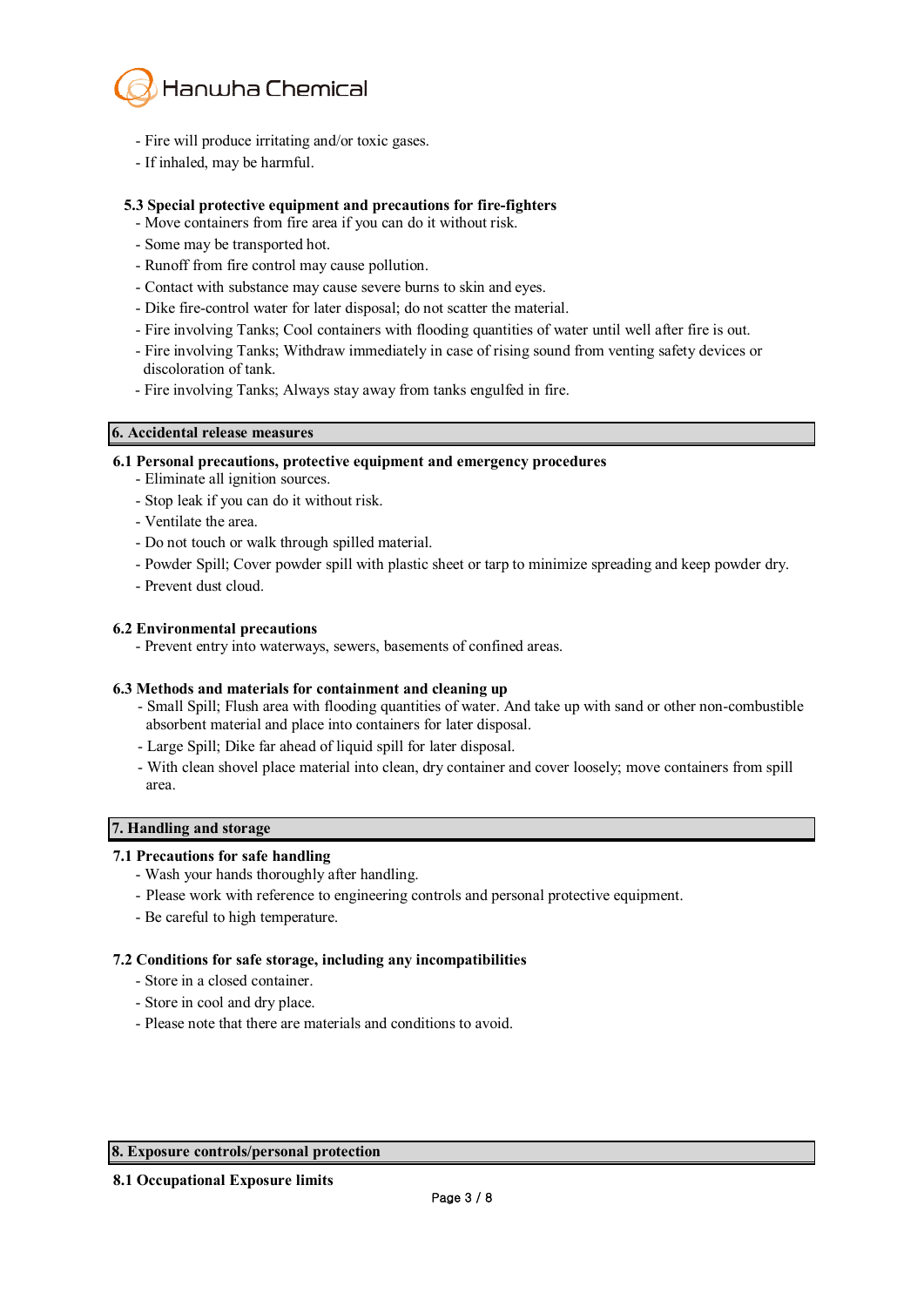

- ο **ACGIH regulation**: Not available
- ο **Biological exposure index**: Not available
- ο **OSHA regulation**: Not available
- ο **NIOSH regulation**: Not available
- ο **EU regulation**: Not available

#### ο **Other**:

- Slovak Republic: TWA=5mg/m<sup>3</sup> (total solid aerosol)
- Latvia: TWA= 5mg/m<sup>3</sup> (dust, listed under Polymers dust)
- China: TWA=  $5mg/m^3$  (total dust), STEL=  $10mg/m^3$  (total dust)

#### **8.2 Exposure controls**

#### **Appropriate engineering controls**

- Use process enclosures, local exhaust ventilation, or other engineering controls to control airborne levels below recommended exposure limits.

# **Individual protection measures, such as personal protective equipment**

#### **Respiratory protection**

- Respiratory protection is not required. Where protection from nuisance levels of dusts are desired, use type N95.
- Use respirators and components tested and approved under appropriate government standards such as NIOSH

#### **Eye protection**

- Wear safety goggles as follow if eye irritation or other disorder occur.
- ; In case of gaseous state organic material: enclosed safety goggles
- ; In case of vapour state organic material: safety goggles or breathable safety goggles
- ; In case of particulate material: breathable safety goggles
- An eye wash unit and safety shower station should be available nearby work place.

#### **Hand protection**

- Wear appropriate protective gloves (insulated gloves) by considering physical and chemical properties of chemicals.

#### **Body protection**

- Wear appropriate protective clothing by considering physical and chemical properties of chemicals.

# **9. Physical and chemical properties**

#### **9.1 Information on basic physical and chemical properties**

| Appearance                                     |                                    |
|------------------------------------------------|------------------------------------|
| Description :                                  | Solid                              |
| Color:                                         | ivory white                        |
| Odor:                                          | Not available                      |
| Odor threshold:                                | Not available                      |
| pH:                                            | Not available                      |
| Melting point/freezing point :                 | $100^{\circ}$ C ~ 115 $^{\circ}$ C |
| Initial boiling point and boiling range:       | Not available                      |
| <b>Flash point:</b>                            | $221^{\circ}C$                     |
| <b>Evaporation rate:</b>                       | Not available                      |
| <b>Flammability (solid, gas):</b>              | Not available                      |
| Upper/lower flammability or explosive limits : | Not available                      |
| Vapor pressure :                               | Not applicable                     |
| Vapor density:                                 | Not available                      |
|                                                |                                    |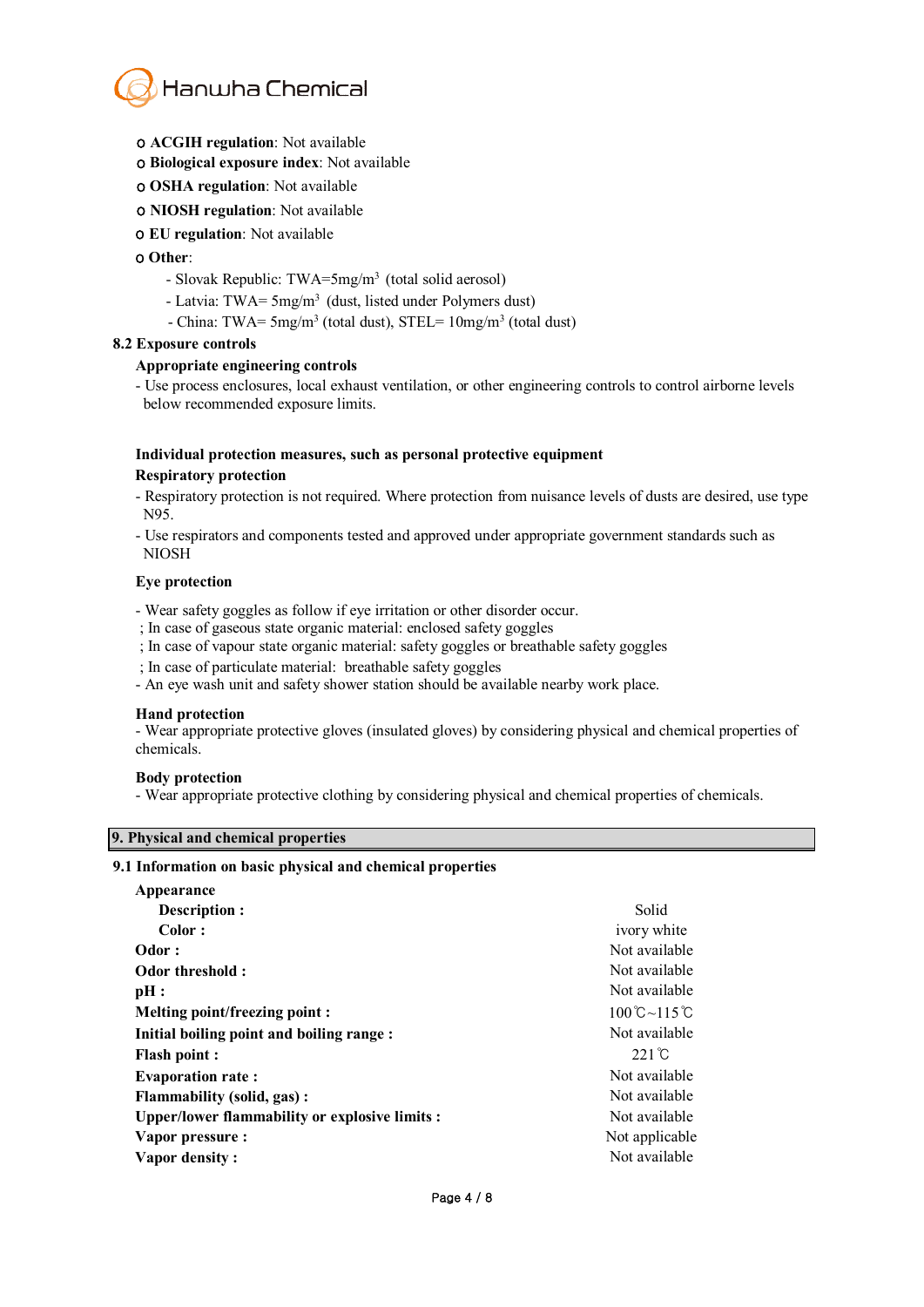

| <b>Relative density</b>                        | $0.92 \sim 0.95$ g/cm <sup>3</sup> $(25^{\circ}C)$ |
|------------------------------------------------|----------------------------------------------------|
| <b>Solubility:</b>                             | Soluble in organic solvents above $93^{\circ}$ C   |
| <b>Partition coefficient: n-octanol/water:</b> | $Log Kow=17.04$                                    |
| Auto-ignition temperature :                    | 435°C                                              |
| Decomposition temperature                      | Not available                                      |
| Viscosity:                                     | Not available                                      |

"NOTE: The physical data presented above are typical values and should not be construed as a specification"

# **10. Stability and reactivity**

# **10.1 Reactivity/Chemical stability/Possibility of hazardous reactions:**

- Stable under normal conditions.
- No dangerous reaction under conditions of normal use.

#### **10.2 Conditions to avoid:**

- Keep away from heat/sparks/open flames/hot surfaces.

# **10.3 Incompatible materials:**

- Combustion materials, Irritating, Toxic gases

# **10.4 Hazardous decomposition products:** Not available

| 11. Toxicological information               |                                                                                                                                                                                                                                                                                                                                     |  |  |  |
|---------------------------------------------|-------------------------------------------------------------------------------------------------------------------------------------------------------------------------------------------------------------------------------------------------------------------------------------------------------------------------------------|--|--|--|
| <b>Information on toxicological effects</b> |                                                                                                                                                                                                                                                                                                                                     |  |  |  |
| (a) Acute toxicity                          | Not available                                                                                                                                                                                                                                                                                                                       |  |  |  |
| Oral                                        | Rat, $LD_{50} > 2,000$ mg/kg bw                                                                                                                                                                                                                                                                                                     |  |  |  |
| Dermal                                      | Not available                                                                                                                                                                                                                                                                                                                       |  |  |  |
| Inhalation                                  | Not available                                                                                                                                                                                                                                                                                                                       |  |  |  |
| (b) Skin Corrosion/<br><b>Irritation</b>    | Not classified                                                                                                                                                                                                                                                                                                                      |  |  |  |
|                                             | In test on skin irritation with rabbits, mild skin irritations was observed. (irritating<br>index : $0.2$ )                                                                                                                                                                                                                         |  |  |  |
| (c) Serious Eye<br>Damage/ Irritation       | Not classified                                                                                                                                                                                                                                                                                                                      |  |  |  |
|                                             | At the 24 hour observation, one and two treated eyes suffered from moderate and<br>minimal conjunctival irritation, respectively. , Polyethylene produced a maximum<br>group mean score of 11.7 and was classified as a mild irritant to the rabbit eye, All<br>treated eyes appeared normal at the 72 hour and 7 day observations. |  |  |  |
| (d) Respiratory<br>sensitization            | Not available                                                                                                                                                                                                                                                                                                                       |  |  |  |
| (e) Skin Sensitization                      | Not classified                                                                                                                                                                                                                                                                                                                      |  |  |  |
|                                             | In skin sensitization test with guinea pigs, skin sensitizations were not observed.                                                                                                                                                                                                                                                 |  |  |  |
| (f) Carcinogenicity                         | Not classified                                                                                                                                                                                                                                                                                                                      |  |  |  |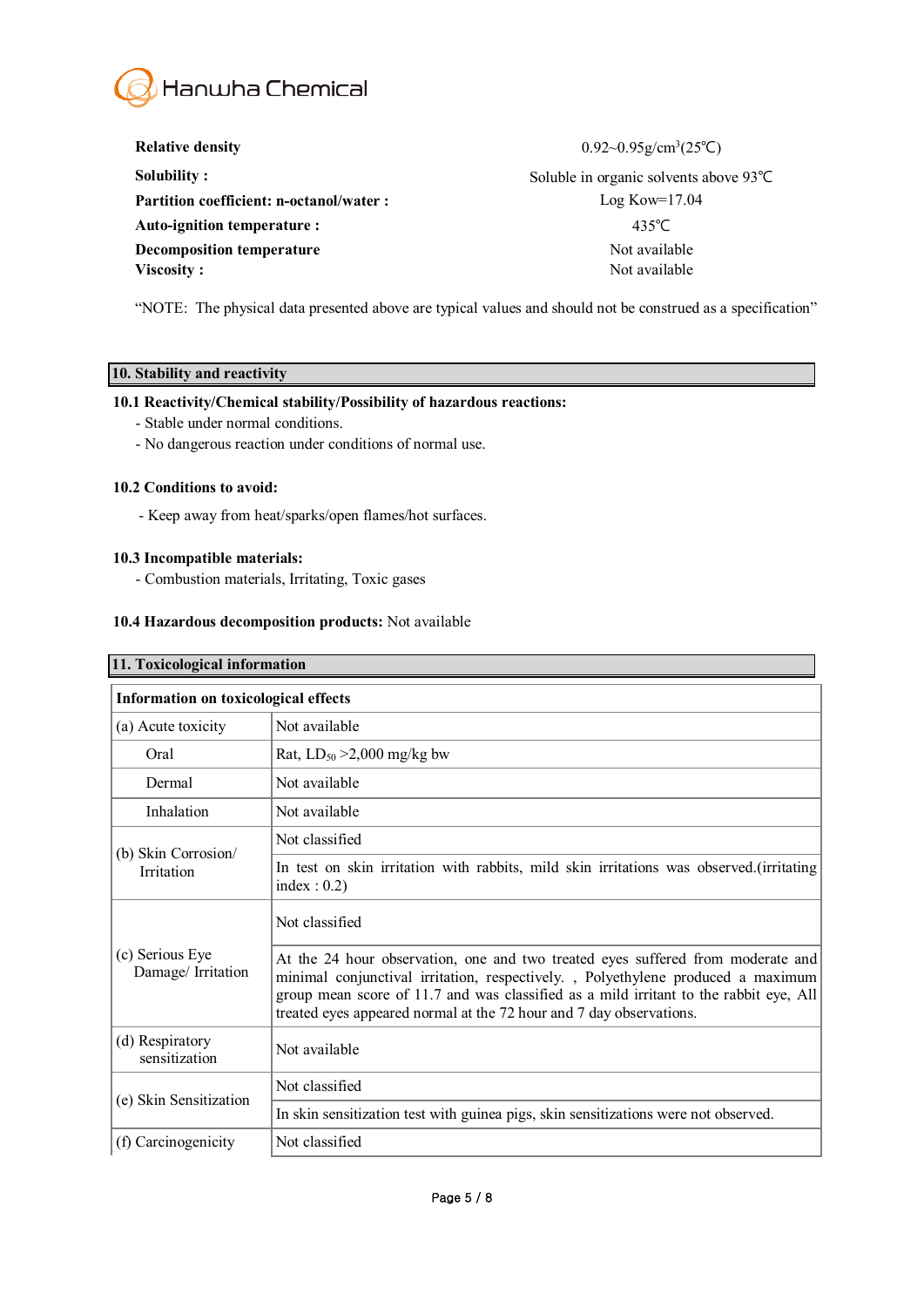

|                                                             | IARC : Group 3<br>ACGIH, NTP, OSHA, EU CLP 1272/2008, US EPA : Not listed                                                                                                                                                                                                                                                                                                                                                                                                                       |
|-------------------------------------------------------------|-------------------------------------------------------------------------------------------------------------------------------------------------------------------------------------------------------------------------------------------------------------------------------------------------------------------------------------------------------------------------------------------------------------------------------------------------------------------------------------------------|
| (g) Mutagenicity                                            | Not classified                                                                                                                                                                                                                                                                                                                                                                                                                                                                                  |
|                                                             | In vitro: Reverse mutation test $(S. typhimurium)$ with/without metabolic activation:<br>Negative                                                                                                                                                                                                                                                                                                                                                                                               |
| (h) Reproductive<br>toxicity                                | Not available                                                                                                                                                                                                                                                                                                                                                                                                                                                                                   |
| (i) Specific target organ<br>toxicity (single)<br>exposure) | Not available                                                                                                                                                                                                                                                                                                                                                                                                                                                                                   |
| (j) Specific target organ<br>toxicity (repeat<br>exposure)  | Not classified                                                                                                                                                                                                                                                                                                                                                                                                                                                                                  |
|                                                             | Subchronic or Prechronic Exposure/ In a 90-day study, rats and dogs were fed an<br>extract of low molecular weight PE film; the film had been extracted with isooctane to<br>yield 568 mg extract/100 g of film. Rats fed at a level of 13,500 ppm film extract<br>showed liver changes (fat droplets, cloudy swelling, and increased liver weight) that<br>were considered reversible in all cases. Rats fed at levels of 2700 and 540 ppm and<br>dogs fed 2700 ppm showed no adverse effects. |
| (k) Aspiration Hazard                                       | Not available                                                                                                                                                                                                                                                                                                                                                                                                                                                                                   |

# **12. Ecological information**

| 12.1 Toxicity                         | Not available                                                                                                                       |
|---------------------------------------|-------------------------------------------------------------------------------------------------------------------------------------|
| Acute toxicity                        | Not available                                                                                                                       |
| Chronic toxicity                      | Not available                                                                                                                       |
| 12.2 Persistence and<br>degradability | Persistence: High persistency (log Kow is more than 4 estimated.)<br>Log Kow = $17.04$<br>Degradability: Not available              |
| 12.3 Bioaccumulative<br>potential     | Bioaccumulation: Bioaccumulation is expected to be low according to the<br>BCF <500. (BCF = 3.162)<br>Biodegradation: Not available |
| 12.4 Mobility in soil                 | Not available                                                                                                                       |
| 12.5 Hazardous to the<br>ozone layer  | Not applicable                                                                                                                      |

#### **13. Disposal considerations**

#### **13.1 Disposal method**

- Waste must be disposed of in accordance with federal, state and local environmental control regulations.
- Whatever cannot be saved for recovery or recycling should be handled as hazardous waste and sent to a RCRA approved waste facility. Processing, use or contamination of this product may change the waste management options. State and local disposal regulations may differ from federal disposal regulations.
- Dispose of container and unused contents in accordance with federal, state and local requirements.

# **13.2 Disposal precaution**

Consider the required attentions in accordance with waste treatment management regulation. Do not dump this product into any sewers, on the ground, or into any body of water.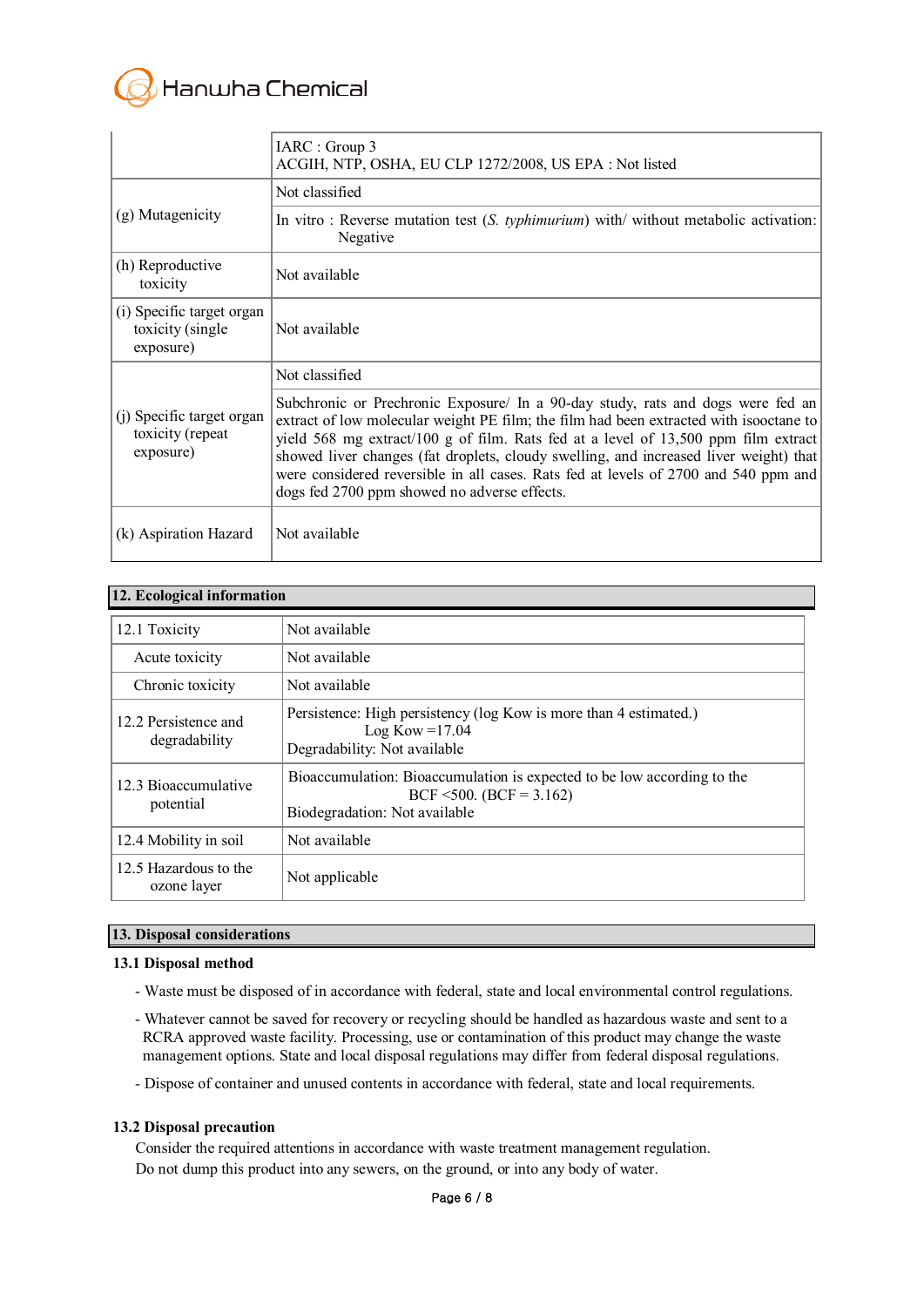

Dispose of in accordance with all applicable federal, state, and local regulations.

#### **14. Transport information**

- **14.1 UN No.:** Not applicable
- **14.2 UN Proper shipping name:** Not applicable
- **14.3 Transport Hazard classes:** Not applicable
- **14.4 Packing group:** Not applicable
- **14.5 Environmental hazards:** Not applicable
- **14.6 Transport in bulk (according to Annex II of MARPOL 73/78 and the IBC Code) :** Not established
- **14.7 Special precautions for user in case of fire:** Not applicable **in case of leakage:** Not applicable

#### **15. Regulatory information**

**15.1 Safety, health and environmental regulation/legislation specific for the substance or mixture**

#### **USA Regulatory Information**

- **TSCA (Toxic Substances Control Act)**: Section8 (b) inventory(Present) [XU]
- **Proposition 65**: Not regulated
- **OSHA Regulation:** Not regulated
- **CERCLA Regulation:** Not regulated
- **SARA 302 Regulation:** Not regulated
- **SARA 304 Regulation:** Not regulated
- **SARA 313 Regulation:** Not regulated

#### **Foreign Regulatory Information**

**Substance of Rotterdam] Protocol:** Not regulated **Substance of Stockholm Protocol:** Not regulated **Substance of Montreal Protocol:** Not regulated

#### **Foreign Inventory Status**

- Korea management information: Existing Chemical Substance (KE-28877)
- Japan management information: Existing and New Chemical Substances(ENCS): Present ((6)-1))
- China management information: Inventory of Existing Chemical Substances (IECSC): Present (05721)
- Australia management information: Inventory of Chemical Substances (AICS): Present
- Canada management information: Domestic Substances List (DSL): Present
- New Zealand management information: Inventory of Chemicals (NZIoC): May be used as a single
	- component chemical under an appropriate group standard.
- Philippines management information: Inventory of Chemicals and Chemical Substances (PICCS): Present

#### **16. Other information, including date of preparation or last revision**

#### **16.1 Indication of changes:**

Preparation date: Mar 11, 2016 Version: 2nd Revision date: November 23, 2017

#### **16.2 Key literature reference and sources for data:**

○ IARC Monographs on the Evaluation of Carcinogenic Risks to Humans; http://monographs.iarc.fr